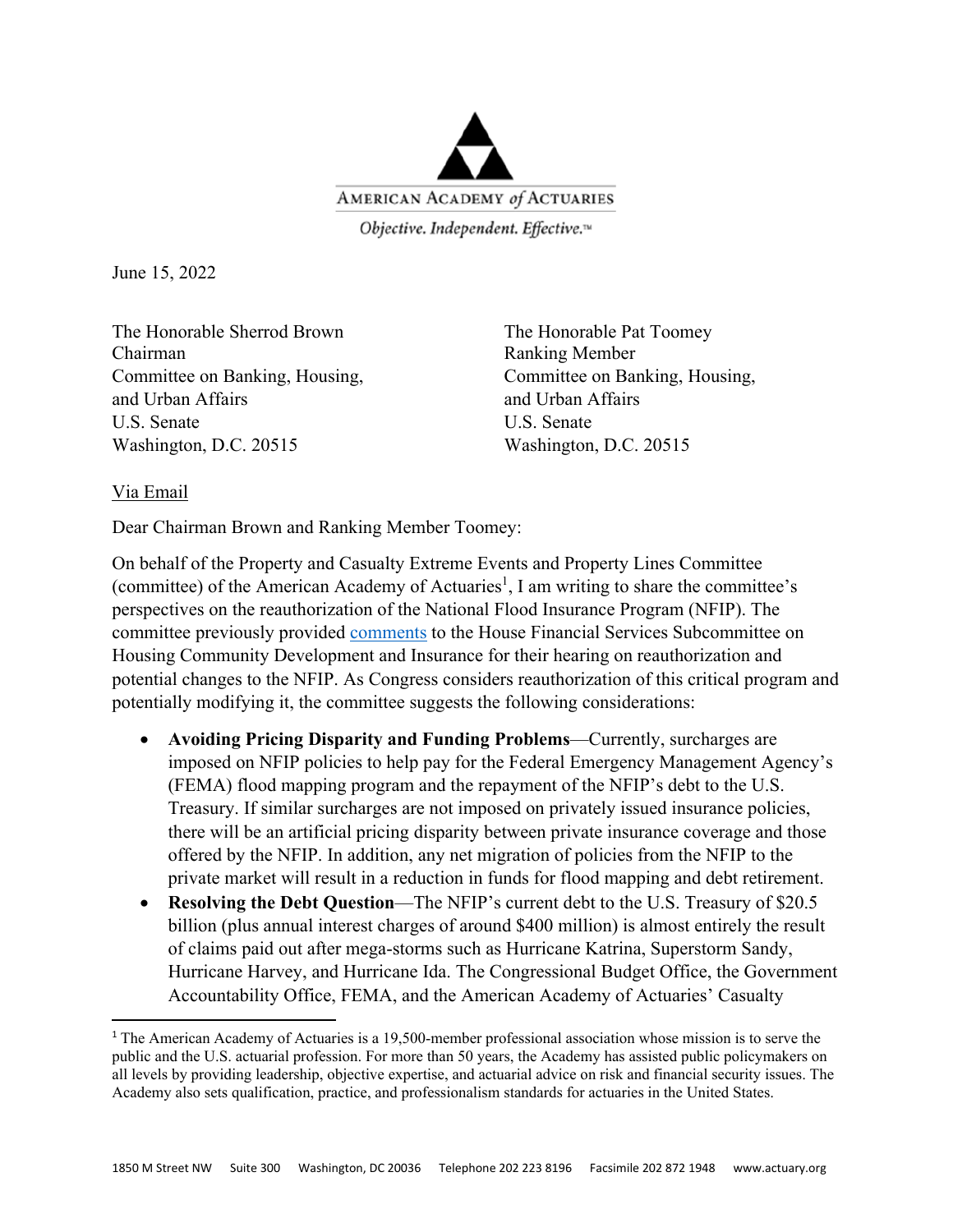Practice Council all have noted that the NFIP's premium income by itself is not sufficient to cover "normal" year losses, purchase reinsurance, and repay debt from mega-storms. A realistic limit should be set on what the NFIP can be expected to pay through cash flow and reinsurance, with some form of public absorption of losses beyond that.

- **Making Data Available**—The NFIP has accumulated a great deal of historical flood loss data that would be helpful to private insurers should they contemplate entering this market. Making historical loss data accessible to insurers and analysts could facilitate growth of the private market and help to make NFIP operations more transparent.
- **Modernizing Flood Mapping**—The NFIP's flood mapping and risk assessment standards were established in the 1970s and have not kept pace with changes in technology and methods (such as improved catastrophe models, lidar measurements, and more data analytics) used in the insurance industry. Updating the NFIP's flood mapping technology and assessments would help to modernize the program, better align it with current insurance industry practices, and improve the accuracy of ratings.
- **Changing the NFIP Mitigation Program—**Taking steps to reduce future losses is an important way to help policyholders and protect taxpayers. The NFIP currently spends most of its mitigation funds on upgrades to properties that have already suffered losses while providing little help to homeowners who want to act to proactively avoid future losses.
- **Aligning Coverages**—NFIP policies differ from private insurance policies in several ways, including providing replacement costs, living expenses, business interruption coverage, and adjustments to limits of coverage. Making these benefits available to NFIP policyholders at appropriate prices would improve their protection and help to better align the program with other coverages that are available in the private market.
- Taking Into Account Rising Sea Level—Rising sea level is an observed fact<sup>2</sup>, with nonstorm coastal flooding now occurring regularly in some areas and with more frequent "sunny day" high-tide nuisance flooding in many areas of the United States<sup>3</sup>. This presents challenges both in the number of properties that are at risk and in the expected increase in the severity of damage from future storms. The long-term financial solidity of the NFIP may be at risk if local building codes are not revised with regard to the potential for future events that exceed current assumptions.

The Property and Casualty Extreme Events and Property Lines Committee identifies possible extreme events (low frequency-high severity events that could generate extremely large property/casualty losses). The committee also identifies issues relevant to the treatment of such risks including sizing, insurability, pricing, funding, reserving, capital management, and loss mitigation. Included in the committee's charge is the monitoring of federal, state, and international catastrophe legislation and regulation. For more information, please read our September 2020 monograph, *The National Flood Insurance Program: Challenges and Solutions.* 

<sup>2</sup> https://climate.nasa.gov/vital-signs/sea-level/ 3 https://tidesandcurrents.noaa.gov/HighTideFlooding\_AnnualOutlook.html